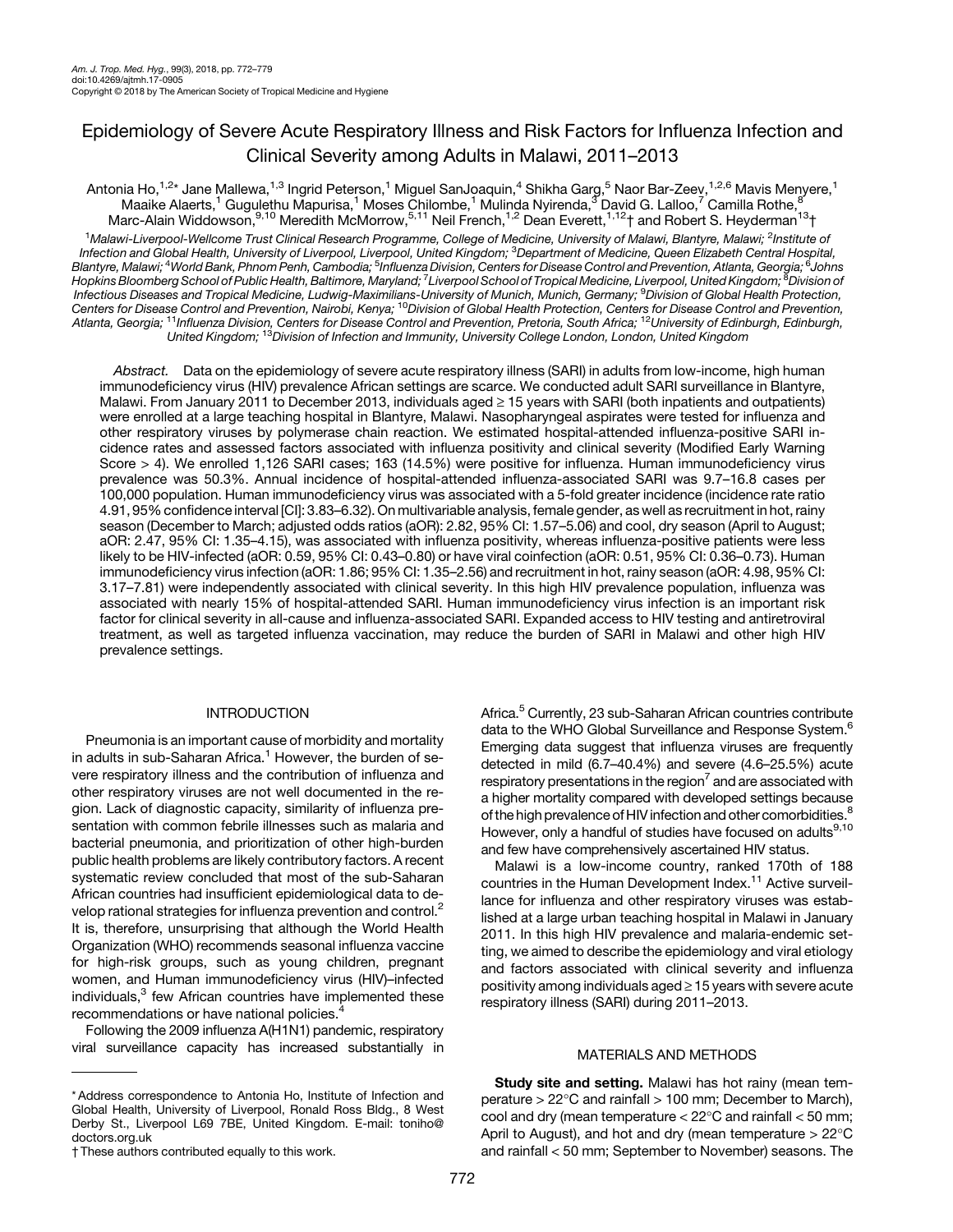Queen Elizabeth Central Hospital (QECH) is the only government inpatient facility providing free health care to the 1.3 million residents of Blantyre District. Consequently, most individuals requiring hospitalization from this community will present to QECH. Human immunodeficiency virus prevalence in Blantyre is estimated at 17.7%, $12$  but up to 74% of patients admitted to the QECH medical wards are HIV infected.<sup>[13](#page-7-0)</sup> Malaria is endemic in Malawi (peak transmission months January to June), and malaria rapid diagnostic test (RDT) positivity is 8% among adult inpatients at QECH.<sup>[14](#page-7-0)</sup> Lower respiratory tract infections are the commonest cause of medical admission at QECH.<sup>[13](#page-7-0)</sup> There is no national influenza vaccination policy in Malawi. A WHO-led influenza A(H1N1) pdm09 vaccine campaign targeting health-care workers and pregnant women occurred in 2010.<sup>[15](#page-7-0)</sup>

Study procedures. Patients aged 15 years and older presenting to the QECH Emergency Department during surveillance hours (8 AM to 3 PM on weekdays) were screened for study eligibility. Consecutive patients from the start of the day fulfilling the SARI case definition were recruited (maximum four per day). Study staff collected demographic, clinical, and risk factor information using structured questionnaires and obtained nasopharyngeal aspirates and blood specimens for malaria and HIV testing.

SARI was defined as 1) an acute respiratory illness with symptom onset < 7 days, 2) reported or recorded fever  $( \geq 38^{\circ} \text{C}),$ 3) cough or sore throat, and 4) shortness of breath or difficulty breathing. In our resource-limited setting, patients with severe illness requiring admission were often sent home. Therefore, hospital attendance (not admission) was required for study enrolment.

Laboratory procedures. The processing of respiratory specimens has been described previously.<sup>[16](#page-7-0)</sup> In brief, nasopharyngeal aspirates were stored at -80°C in Universal Transport Medium (Copan, Brescia, Italy). These were batch-tested for influenza A and B by real-time reverse transcription–polymerase chain reaction (rRT-PCR) using the CDC human influenza reverse transcription–PCR diagnostic panel (CDC Influenza Division, [http://www.cdc.gov/ncird/](http://www.cdc.gov/ncird/flu.html)flu. [html](http://www.cdc.gov/ncird/flu.html)). Influenza-positive specimens were subtyped using the CDC rRT-PCR protocol. The FTD respiratory pathogens 33 kit (Fast-track Diagnostics Ltd., Luxembourg, [http://www.](http://www.fast-trackdiagnostics.com) [fast-trackdiagnostics.com\)](http://www.fast-trackdiagnostics.com) was used to detect coronaviruses OC43, NL63, HKU1, and 229E; parainfluenza viruses 1–4; respiratory syncytial viruses (RSV) A and B; enterovirus; human metapneumovirus; rhinovirus; adenovirus; and bocavirus. Samples with a Ct value < 40 were recorded as positive.

Human immunodeficiency virus testing (Alere Determine<sup>™</sup> HIV-1/2, Waltham, MA, and Trinity Biotech Uni-Gold<sup>™</sup> HIV, Bray, Co., Wicklow, Ireland) was performed according to WHO guidelines.<sup>[17](#page-7-0)</sup> Rapid diagnostic test for malaria (Paracheck Pf<sup>®</sup>, Orchid Biomedical Systems, Bamboli, Goa, India) was also performed in accordance with the manufacturer's instructions.

Climatic data. Data on rainfall (millimeters), temperature (degree Celsius), and relative humidity (percentage) were obtained from the Malawi Department of Climate Change and Meteorological Services for 2011–2013.

Statistical analysis. Analysis was performed using Stata (Version 12.0; StataCorp Limited, College Station, TX). Monthly mean temperature, rainfall, and relative humidity were plotted against the number and proportion of influenza-positive SARI cases over the surveillance period to assess the association between climatic variations and influenza activity.

Numerators for minimum adult influenza-associated SARI incidence estimates were generated from the number of enrolled SARI with a positive influenza PCR that resided in the Blantyre district and adjusted for non-enrolment (during weekends and outside of surveillance hours on weekdays) by multiplying by the reciprocal of the proportion of recruited cases among all SARI cases attending the emergency department. The latter was recorded on the Surveillance Program of Inpatients and Epidemiology (SPINE) electronic data collection system.[13](#page-7-0) The annual incidence of hospitalattended influenza-positive SARI per 100,000 persons was estimated using the adjusted number of medically attended influenza-positive SARIs, divided by the census estimates of Blantyre District population aged  $\geq$  15 years for each year,<sup>[18](#page-7-0)</sup> and multiplied by 100,000. Incidence by HIV status was also calculated for individuals aged 15–49 years (in whom HIV prevalence is available<sup>18</sup>). Human immunodeficiency virusassociated incidence rate ratios (IRRs) were calculated by dividing the incidence in HIV-infected strata by the incidence in HIV-uninfected strata. 95% Confidence intervals (CIs) for incidence estimates and HIV-associated IRRs were calculated using the Poisson distribution.

Logistic regression was used to calculate odds ratios (OR) and 95% CIs to compare clinical variables between influenzapositive and influenza-negative patients. Multivariable logistic regression models were developed for two outcomes of interest: 1) influenza positivity and 2) clinical severity (defined as Modified Early Warning Score (MEWS)  $> 4$ ).<sup>[19](#page-7-0)</sup> Modified early warning score is a simple physiological score based on five parameters (respiratory rate, heart rate, systolic blood pressure, temperature, and conscious level). It has been widely used in developed health-care settings to identify patients at risk of deterioration. A score of greater than 4 has been shown to be predictive of inpatient mortality in both well-resourced<sup>[19,20](#page-7-0)</sup> and African settings.<sup>[21,22](#page-7-0)</sup> Covariates with a P value of  $<$  0.2 on univariable analysis, in addition to age, gender, and year of surveillance considered a priori confounders, were assessed for significance using backward stepwise selection. Odds ratios and 95% CIs were reported. Factors with 2-sided P values of < 0.05 were considered significant.

Ethics approval. Ethical approval for this study was obtained from the University of Malawi College of Medicine Research Ethics Committee (P.07/10/958), Liverpool School of Tropical Medicine (10.76), and the CDC through an ethical reliance. All participants provided written informed consent.

#### **RESULTS**

Demographic characteristics. Between January 2011 and December 2013, 1,126 SARI cases aged 15 years and older were enrolled [\(Table 1](#page-2-0)). The median age was 33 years (interquartile range 26–42 years) and 489 (43.4%) were male. Of 1,109 patients with available HIV status (98.5%), 558 (50.3%) were HIV infected. Thirteen individuals reported receipt of influenza vaccination in the previous year.

Viruses detected among SARI patients. One or more respiratory viruses were identified in 533 (47.3%) enrolled SARI cases ([Table 1\)](#page-2-0). Influenza viruses were detected in 163 (14.5%) SARI cases. When tested for the extended panel of respiratory viruses ( $N = 1,123$ ) ([Figure 1](#page-2-0)), rhinovirus was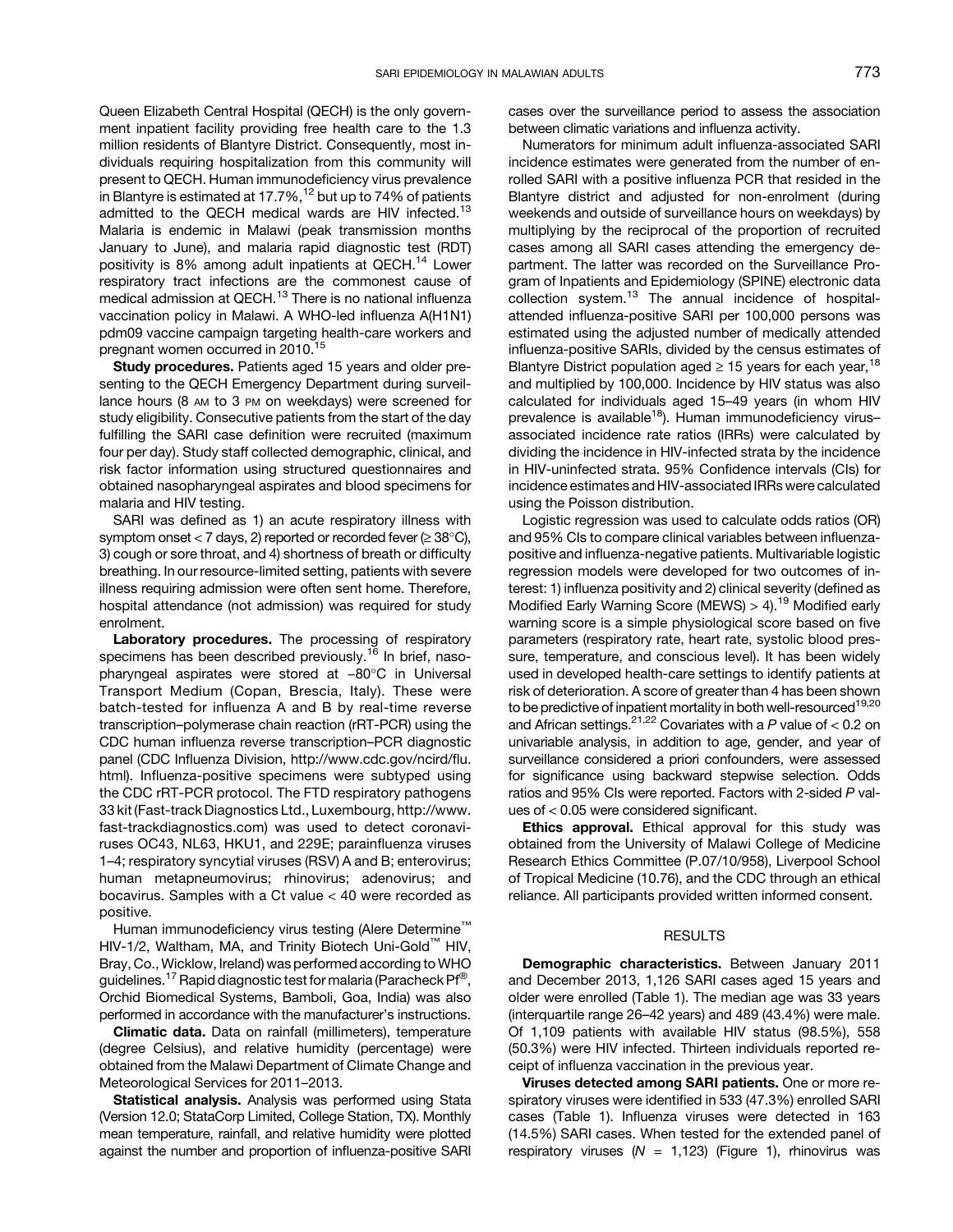<span id="page-2-0"></span>TABLE 1 Characteristics of adult patients with SARI, Blantyre, Malawi, 2011–2013

| Characteristic                  | SARI cases ( $N = 1,126$ ) $n$ (%) |
|---------------------------------|------------------------------------|
| Demographic characteristics     |                                    |
| Male                            | 489 (43.4)                         |
| Age group (years)               |                                    |
| $15 - 24$                       | 231 (20.5)                         |
| $25 - 34$                       | 419 (37.2)                         |
| $35 - 44$                       | 251 (22.3)                         |
| $\geq 45$                       | 225 (20.0)                         |
| Underlying medical conditions   |                                    |
| HIV-positive*                   | 558 (50.3)                         |
| Pregnant <sup>+</sup>           | 19/637 (3.0)                       |
| Current smoker                  | 29(2.8)                            |
| Antibiotics in the past 2 weeks | 482 (46.5)                         |
| Reported influenza vaccination  | 13 (1.2)                           |
| in the past year                |                                    |
| Infectious agent identified     |                                    |
| Influenza virus (any type)      | 163 (14.5)                         |
| Influenza A                     |                                    |
| H1N1pdm09                       | 61 (37.4)                          |
| <b>H3N2</b>                     | 47 (28.8)                          |
| Unsubtyped‡                     | 1(0.6)                             |
| Influenza B                     | 50 (30.7)                          |
| Influenza A & B                 | 3(1.8)                             |
| Any virus detected§             | 533 (47.3)                         |
| $\geq$ 2 viruses detected       | 154 (13.6)                         |
| Malaria RDT positive            | 28/911 (3.1)                       |
|                                 |                                    |

HIV = human immunodeficiency virus; RDT = rapid diagnostic test; SARI = severe acute respiratory illness. \* HIV status–available for 1,109 patients.

† Pregnancy status established by self-report.

 $±$  Influenza A sample with cycle threshold values  $≤$  40 that could not be subtyped. § Infection with at least one of influenza; adenovirus; bocavirus; coronavirus OC43, NL63, 229E and HKU1; enterovirus; human metapneumovirus; parainfluenza virus 1, 2, 3, and 4; rhinovirus, or respiratory syncytial virus.

detected in 149 (13.3%), coronavirus OC43 in 49 (4.4%), RSV in 48 (4.2%), and adenovirus in 47 (4.2%). Influenza A and B were detected more frequently in HIV-uninfected than in HIV-infected SARI cases (influenza A, 12.0% versus 8.2%; influenza B 6.0% versus 3.1%; Supplemental Table 1), whereas the prevalence of other respiratory viruses did not differ by HIV status.

A single virus was isolated in 253 (22.5%) patients, whereas 154 (13.7%) individuals had two or more viruses detected. The highest proportion of viral co-detection was observed for bocavirus (21/24, 87.5%) and enterovirus (27/32; 84.4%), whereas the lowest proportion was observed in influenza A (26/108; 24.1%).

Seasonality of influenza virus and malaria. Among the 163 influenza-positive SARI cases, 61 (37.2%) were influenza A(H1N1)pdm09, 47 (28.7%) were influenza A(H3N2), and 59 (30.5%) were influenza B. Three cases had influenza A and B coinfection and one influenza A sample was unsubtyped. [Figure 2](#page-3-0) illustrates the temporal distribution of influenza types and subtypes, as well as malaria RDT positivity. There were annual cycles of influenza activity, but timing of peak detection varied year to year. In 2011, influenza activity had a bimodal peak—in April and July. In 2012, influenza was detected between March and June only. By contrast, influenza was detected throughout 2013 but peaked in January and February. Peaks in influenza activity coincided with months with high relative humidity, but there was no correlation with rainfall or temperature (Supplemental Figure 1A–C). Influenza A(H1N1) pdm09, A(H3N2), and influenza B circulated in all 3 years; influenza A(H1N1)pdm09 was the predominant strain in 2011 (39.1%) and 2013 (49.4%), whereas influenza A(H3N2) was the most prevalent in 2012 (48.6%).

Of 911 SARI cases with available malaria RDT result, 28 (3.1%) were positive. There was no correlation between influenza and malaria activity ([Figure 2\)](#page-3-0). None of the cases with malaria were positive for influenza.

Incidence estimates for hospital-attended influenzapositive SARIs. The mean annual incidence of hospitalattended influenza-positive SARI per 100,000 for Blantyre residents aged 15 years and older was 14.4 per 100,000 (95% CI: 12.9–16.0) [16.8 (95% CI: 13.8–19.8) in 2011, 9.7 (95% CI: 7.4–11.9) in 2012, and 16.9 (95% CI: 140–19.8) in 2013].

Among individuals aged 15–49 years, the mean annual incidence of hospital-attended influenza-positive SARI in HIVinfected adults was 46.2 (95% CI: 37.5–56.3) per 100,000 and



Figure 1. Respiratory viruses\* detected in adults with severe acute respiratory illness (SARI), Blantyre, Malawi, 2011–2013. hMPV = human metapneumovirus; RSV = respiratory syncytial virus. \*Respiratory viruses in the 33-pathogen multiplex polymerase chain reaction (PCR) include adenovirus, bocavirus, coronaviruses (OC43, NL63, 229E and HKU1), enterovirus, human metapneumovirus, parainfluenza viruses 1–4, respiratory syncytial virus, and rhinovirus. This figure appears in color at [www.ajtmh.org.](http://www.ajtmh.org)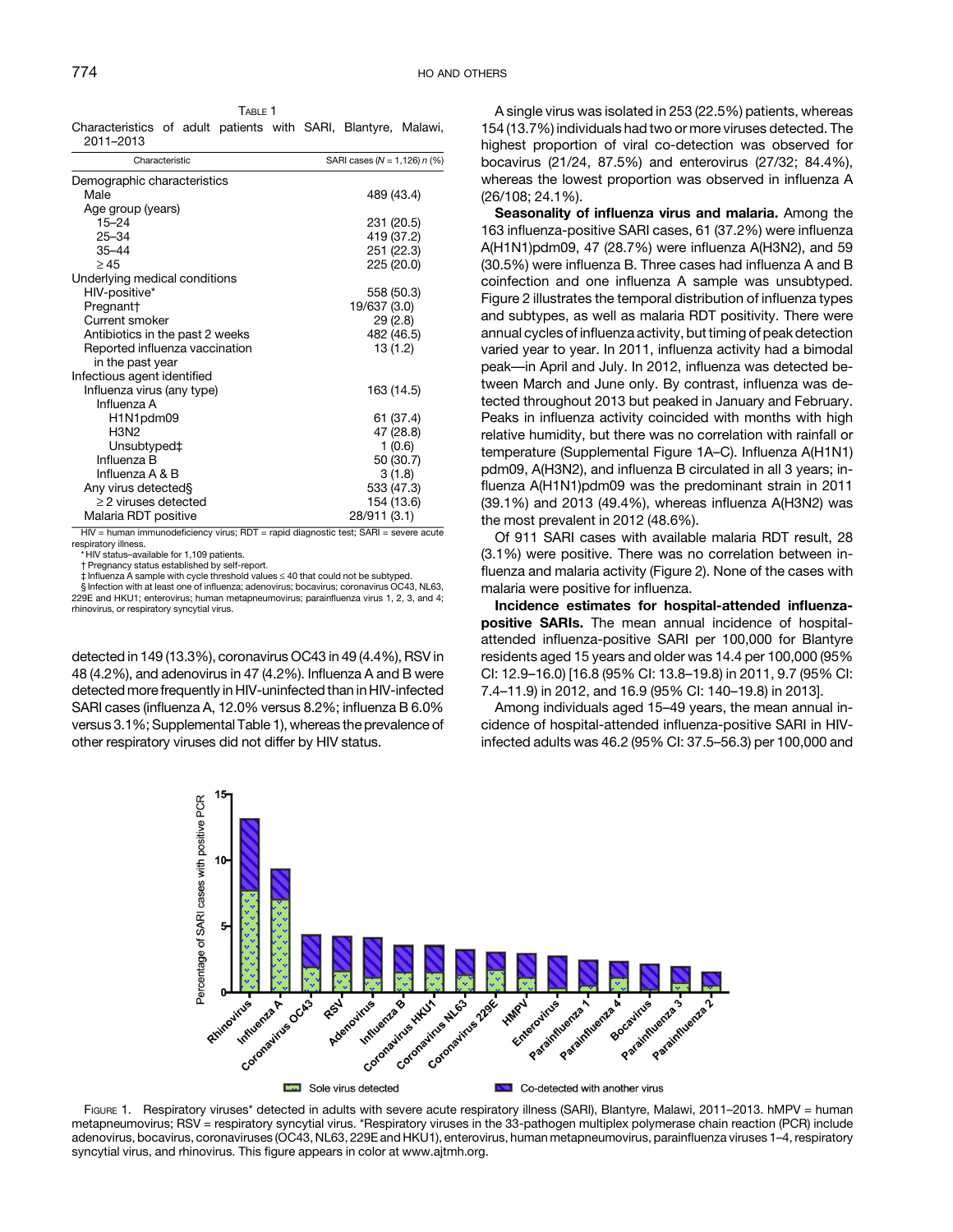<span id="page-3-0"></span>

at [www.ajtmh.org.](http://www.ajtmh.org)

9.4 (95% CI: 8.1–10.9) per 100,000 in HIV-uninfected adults (IRR: 4.92, 95% CI: 3.83–6.31).

Factors associated with influenza positivity in SARI patients. Compared with influenza-negative patients, a higher proportion of influenza-positive SARI patients reported headache (90.1 versus 83.6%, OR: 1.79, 95% CI: 1.02–3.13,  $P = 0.04$ ). No other clinical feature differences by etiology were found (see Supplemental Table 2).

In the multivariable analysis [\(Table 2](#page-4-0)), female gender was associated with increased odds of influenza positivity compared with male gender (adjusted OR [aOR]: 1.57 (95% CI: 1.10–2.26). Greater influenza activity was observed in the hot, rainy season (17.5%; aOR: 2.82, 95% CI: 1.57–5.06) and the cold, dry season (16.5%; aOR: 2.37, 95% CI: 1.35–4.15), compared with the hot, dry season (6.7%). Furthermore, influenza positivity was inversely associated with HIV infection (aOR: 0.53, 95% CI: 0.36–0.76, P < 0.001) and codetection with another respiratory virus (aOR: 0.46, 95% CI: 0.31–0.70,  $P < 0.001$ ). Small numbers prohibited the evaluation of specific viral co-detection combinations with influenza.

Factors associated with clinical severity. We found that 238 of 1,126 patients with SARI (21.1%) had clinically severe disease (MEWS > 4). In multivariable analysis [\(Table 3](#page-5-0)), HIV infection was associated with a nearly 2-fold increase in clinical severity (aOR: 1.86, 95% CI: 1.35–2.56). SARI cases recruited in the hot, rainy season had five times increased odds of clinical severity, compared with those recruited in the hot, dry season (aOR: 4.98, 95% CI: 3.17–7.81). A higher proportion of clinically severe cases was also seen among cases recruited in 2011 (31.1 versus 17.9%, aOR: 2.31, 95% CI: 1.59–3.36, compared with cases recruited in 2013). Influenza infection was not associated with severe clinical presentation, nor were infection with other respiratory viruses, or viral coinfection.

Among the 163 influenza-positive SARI cases, 40 (24.5%) had a MEWS  $> 4$ . Those infected with influenza A(H1N1) pdm09 subtype were significantly associated with clinical severity (64.1%; aOR: 5.40, 95% CI: 1.88–15.53) compared with those infected with influenza B (20.5%; aOR: 1.55, 95% CI: 0.47–5.06) and influenza A(H3N2) (15.4%; baseline). Human immunodeficiency virus infection also predicted severity among influenza-positive SARI cases (38.3% versus 16.7%; aOR: 3.73, 95% CI: 1.65–8.41) (Supplemental Table 3).

## **DISCUSSION**

Comprehensive hospital-based sentinel surveillance in our high HIV prevalence, malaria-endemic African setting has identified influenza as an important contributor to SARI in adults, substantiating data from other African studies.<sup>[9,10](#page-7-0)</sup> In the immediate post-pandemic period, influenza A(H1N1) pdm09 was the predominant strain in Malawi in 2011 and 2013 and was associated with increased clinical severity compared with other subtypes. Influenza activity corresponded to months with higher relative humidity, but not with malaria activity. Among adults with SARI, female gender, in addition to recruitment in hot, rainy and cool, dry seasons, were associated with influenza positivity. Although HIV-infected adults with SARI were more likely to have an alternative etiology to influenza, HIV-infected adults aged 15–49 years had a 5-fold greater incidence of hospital-attended influenza-positive SARI compared with HIV-uninfected adults. Furthermore, HIV infection predicted clinical severity in all-cause SARI and influenza-associated SARI.

The estimated annual incidence of hospital-attended influenza-positive SARI ranged from 9.7 to 16.9 per 100,000 adult population, similar to that reported in rural Kenya  $(0.3/1,000)^{23}$  $(0.3/1,000)^{23}$  $(0.3/1,000)^{23}$  but substantially lower than estimates by another Kenyan study (2.8/100 for influenza A and 0.2/100 for influenza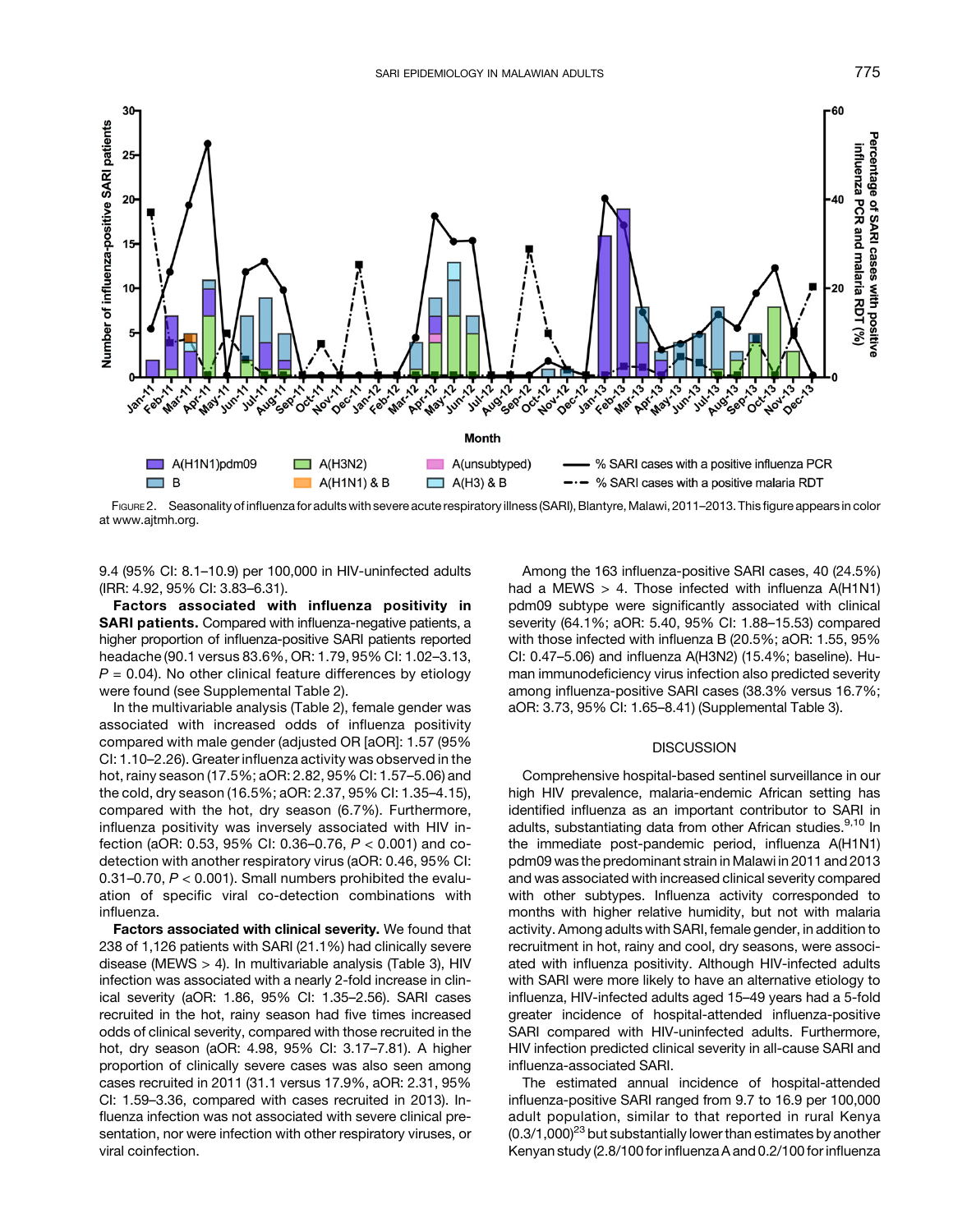| Characteristic                                                                                                                                                                        | Overall |                                    | Influenza virus<br>positive, N (%) | Univariable*        |            | Multivariable*†     |            |
|---------------------------------------------------------------------------------------------------------------------------------------------------------------------------------------|---------|------------------------------------|------------------------------------|---------------------|------------|---------------------|------------|
|                                                                                                                                                                                       |         | Influenza virus<br>negative, N (%) |                                    | OR (95% CI)         | $P$ value* | OR (95% CI)         | $P$ value* |
| Gendera                                                                                                                                                                               |         |                                    |                                    |                     |            |                     |            |
| Male                                                                                                                                                                                  | 489     | 431 (88.1)                         | 58 (11.9)                          | Ref                 |            |                     |            |
| Female                                                                                                                                                                                | 636     | 532 (83.5)                         | 105 (16.5)                         | 1.47 (1.04-2.07)    | 0.03       | 1.57 (1.10-2.26)    | 0.01       |
| Age group (years)                                                                                                                                                                     |         |                                    |                                    |                     |            |                     |            |
| $15 - 24$                                                                                                                                                                             | 231     | 191 (82.7)                         | 40 (17.3)                          | $1.37(0.89 - 2.11)$ | 0.36       | $1.23(0.78 - 1.95)$ | 0.68       |
| $25 - 34$                                                                                                                                                                             | 419     | 359 (85.7)                         | 60 (14.3)                          | $1.10(0.75 - 1.60)$ |            | $1.06(0.71 - 1.58)$ |            |
| $\geq$ 35                                                                                                                                                                             | 476     | 413 (86.8)                         | 63 (13.2)                          | Ref                 |            | Ref                 |            |
| Year of surveillance                                                                                                                                                                  |         |                                    |                                    |                     |            |                     |            |
| 2011                                                                                                                                                                                  | 251     | 205 (81.7)                         | 46 (18.3)                          | 2.12 (1.32-3.41)    |            | 2.85 (1.72-4.71)    |            |
| 2012                                                                                                                                                                                  | 366     | 331 (90.4)                         | 35(9.6)                            | Ref                 |            | Ref                 |            |
| 2013                                                                                                                                                                                  | 509     | 427 (83.9)                         | 82 (16.1)                          | 1.82 (1.19-2.77)    | 0.003      | $1.84(1.17 - 2.87)$ | < 0.001    |
| Season of recruitment                                                                                                                                                                 |         |                                    |                                    |                     |            |                     |            |
| December-March                                                                                                                                                                        | 348     | 287 (82.5)                         | 61 (17.5)                          | $2.98(1.71 - 5.17)$ | < 0.001    | 2.82 (1.57-5.06)    | < 0.001    |
| (hot and rainy)                                                                                                                                                                       |         |                                    |                                    |                     |            |                     |            |
| April-August (cool and dry)                                                                                                                                                           | 508     | 424 (83.4)                         | 84 (16.5)                          | 2.77 (1.63-4.72)    |            | $2.37(1.35 - 4.15)$ |            |
| September-November                                                                                                                                                                    | 270     | 252 (93.3)                         | 18(6.7)                            | Ref                 |            | Ref                 |            |
| (hot and dry)                                                                                                                                                                         |         |                                    |                                    |                     |            |                     |            |
| <b>HIV</b> status                                                                                                                                                                     |         |                                    |                                    |                     |            |                     |            |
| Negative                                                                                                                                                                              | 551     | 455 (82.6)                         | 96 (17.4)                          | Ref                 |            | Ref                 |            |
| Positive                                                                                                                                                                              | 558     | 498 (82.3)                         | 60 (10.8)                          | $0.57(0.40 - 0.81)$ | 0.002      | $0.53(0.36 - 0.76)$ | < 0.001    |
| Medical history                                                                                                                                                                       |         |                                    |                                    |                     |            |                     |            |
| Malaria RDT-negative                                                                                                                                                                  | 883     | 745 (84.3)                         | 138 (15.6)                         |                     |            |                     |            |
| Positive                                                                                                                                                                              | 28      | 28 (100)                           | 0(0)                               |                     |            |                     |            |
| Recent antibiotics-no                                                                                                                                                                 | 556     | 474 (85.2)                         | 82 (14.8)                          | Ref                 |            |                     |            |
| Yes                                                                                                                                                                                   | 481     | 411 (85.4)                         | 70 (14.6)                          | $0.98(0.70 - 1.39)$ | 0.93       |                     |            |
| Current smoking-no                                                                                                                                                                    | 1,019   | 868 (85.1)                         | 151 (14.8)                         | Ref                 |            |                     |            |
| Yes                                                                                                                                                                                   | 29      | 28 (96.5)                          | 1(3.5)                             | $0.21(0.03 - 1.52)$ | 0.12       |                     |            |
| Co-detection with other respiratory virus(es)                                                                                                                                         |         |                                    |                                    |                     |            |                     |            |
| No                                                                                                                                                                                    | 717     | 593 (82.7)                         | 124 (17.3)                         | Ref                 |            | Ref                 |            |
| Yes                                                                                                                                                                                   | 409     | 370 (90.5)                         | 39(9.5)                            | $0.50(0.34 - 0.74)$ | < 0.001    | $0.46(0.31 - 0.70)$ | < 0.001    |
| CI = confidence interval; HIV = human immunodeficiency virus; OR = odds ratio; PCR = polymerase chain reaction; RDT = rapid diagnostic test; SARI = severe acute respiratory illness. |         |                                    |                                    |                     |            |                     |            |

<span id="page-4-0"></span>TABLE 2 Factors associated with influenza PCR positivity in adults with SARI, Queen Elizabeth Central Hospital, Blantyre, Malawi, 2011–2013

Logistic regression.

†Backward stepwise approach, including a priori confounders (age, gender, HIV status, and year of surveillance) and all variables with P < 0.20 in univariate analysis

B<sup>9</sup>) and a South African study (71–260/100,000 [in HIVinfected persons] and 5–44/100,000 [in HIV-uninfected per-sons]).<sup>[24](#page-7-0)</sup> This wide variation could be due to geographical and seasonal differences in disease burden, but is also likely attributable to varying methodologies and case definitions, in addition to differing health-seeking behavior and thresholds for hospital admission. Furthermore, the latter two studies included children aged 5–14 years, a group that typically has higher rates of influenza infection.<sup>9,24</sup> It is important to stress that our incidence estimates represent minimum estimates because our surveillance only detected persons accessing care at QECH. A small proportion of patients may have presented to a traditional healer or to one of the two private hospitals in Blantyre; SARI cases may not consider their symptoms severe enough to warrant care; they may be too ill or too poor to attend, or may have died before presentation.<sup>[25](#page-7-0)</sup>

Human immunodeficiency virus infection, identified in more than 50% of adults with SARI, was the sole individual risk factor associated with increased clinical severity. Indeed, several African adult pneumonia cohorts have reported a high prevalence of HIV infection (52–94%).<sup>26–[28](#page-7-0)</sup> Our result supports findings from others that HIV is an important driver of severe respiratory infection,<sup>[29](#page-7-0)</sup> including influenza, in sub-Saharan Africa.

Influenza was less commonly identified in HIV-infected compared with HIV-uninfected SARI cases. This likely reflects the different spectra of organisms affecting HIV-infected adults, with greater relative contribution of opportunistic pathogens such as Mycobacterium tuberculosis, Pneumocystis jirovecii, and Streptococcus pneumoniae, rather than a lower absolute risk. This has also been described in HIV-infected children<sup>30</sup> and adults<sup>[10](#page-7-0)</sup> in South Africa. In fact, after taking into account population denominators, HIV-infected adults aged 15–49 years had a 5-fold greater incidence of influenza-positive SARI than HIV-uninfected adults. Having comprehensively ascertained HIV status, our study corroborates with studies in Malawi, Kenya, and South Africa that have identified HIV as a major risk factor for influenza burden<sup>[25](#page-7-0)</sup> and severe disease.<sup>24,31,32</sup> These results suggest that early HIV testing and expanded access to antiretroviral treatment, in addition to targeted influenza vaccination, could potentially have a substantial impact on burden of SARI in urban Blantyre and other similar high HIV prevalence settings. Annual influenza vaccination is recommended for HIV-infected individuals.<sup>3</sup> Influenza vaccination in HIV-infected adults is safe and effective (pooled efficacy  $85\%$ ),  $33$  but influenza vaccines are currently unavailable in most African countries[.4,34](#page-7-0)

SARI cases recruited in hot, rainy season were associated with a 5-fold increased odds of clinical severity, compared with those recruited in the hot, dry season. This was also observed in our pediatric surveillance.[16](#page-7-0) The reason for this is unclear but could be related to other unmeasured infections (we were unable to determine the presence of bacterial pathogens in our SARI cases), seasonal patterns of health-care utilization, and seasonal malnutrition. The hot, rainy season in Malawi coincides with the "lean" season before harvest.<sup>[35](#page-7-0)</sup> A recent casecontrol study in Malawi identified food insecurity as a risk factor for influenza severity, $31$  thus supporting our latter hypothesis.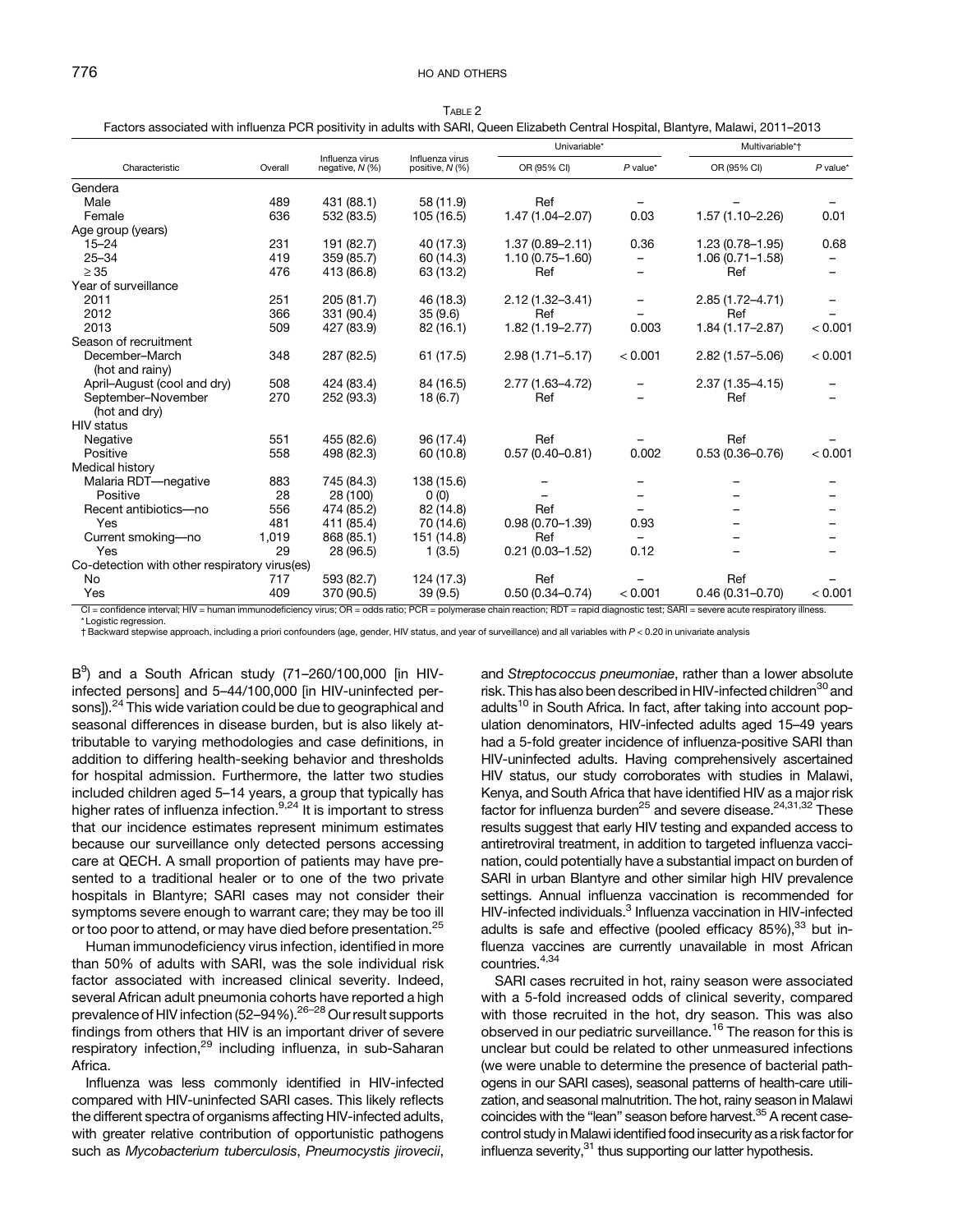TABLE 3 Factors associated with clinical severity (MEWS > 4) in adults with SARI, Blantyre, Malawi, 2011–2013

<span id="page-5-0"></span>

| Characteristic                   |                                                 | Univariable*        |                          | Multivariable*†          |           |
|----------------------------------|-------------------------------------------------|---------------------|--------------------------|--------------------------|-----------|
|                                  | Number of cases with<br>clinical severity N (%) | OR (95% CI)         | P value                  | OR (95% CI)              | $P$ value |
| Gender                           |                                                 |                     |                          |                          |           |
| Male                             | 105/489 (21.5)                                  | Ref                 |                          | Ref                      |           |
| Female                           | 133/636 (20.9)                                  | $0.97(0.72 - 1.29)$ | 0.82                     | $0.93(0.69 - 1.27)$      | 0.65      |
| Age group (years)                |                                                 |                     |                          |                          |           |
| $15 - 24$                        | 46/231 (19.9)                                   | Ref                 |                          | Ref                      |           |
| $25 - 34$                        | 87/419 (20.8)                                   | $1.05(0.71 - 1.57)$ |                          | $0.82(0.53 - 1.26)$      |           |
| $\geq 35$                        | 105/476 (22.1)                                  | $1.11(0.81 - 1.51)$ | 0.80                     | $0.96(0.63 - 1.46)$      | 0.55      |
| Year of surveillance             |                                                 |                     |                          |                          |           |
| 2011                             | 78/251 (31.1)                                   | 2.07 (1.46-2.94)    | 0.001                    | 2.31 (1.59 - 3.36)       | < 0.001   |
| 2012                             | 69/366 (18.9)                                   | $1.07(0.75 - 1.51)$ | -                        | $1.19(0.82 - 1.72)$      |           |
| 2013                             | 91/509 (17.9)                                   | Ref                 |                          | Ref                      |           |
| Season                           |                                                 |                     |                          |                          |           |
| December-March (hot and rainy)   | 125/348 (35.9)                                  | 4.32 (2.80-6.67)    |                          | 4.98 (3.17-7.81)         | < 0.001   |
| April-August (cool and dry)      | 82/508 (16.1)                                   | $1.48(0.95 - 2.31)$ |                          | 1.66 (1.05-2.63)         |           |
| September-November (hot and dry) | 31/270 (11.5)                                   | Ref                 |                          | Ref                      |           |
| <b>HIV</b> status                |                                                 |                     |                          |                          |           |
| Negative                         | 91/551 (16.5)                                   | Ref                 |                          | Ref                      |           |
| Positive                         | 143/558 (25.6)                                  | 1.74 (1.30-2.34)    | < 0.001                  | 1.86 (1.35-2.56)         | < 0.001   |
| Medical history                  |                                                 |                     |                          |                          |           |
| Pregnancy-No                     | 131/618 (21.2)                                  | Ref                 |                          |                          |           |
| Yes                              | 2/19(10.5)                                      | $0.44(0.10-1.92)$   | 0.27                     |                          |           |
| Recent antibiotics-No            | 134/548 (24.5)                                  | Ref                 | $\qquad \qquad -$        |                          |           |
| Yes                              | 101/483 (20.9)                                  | $0.82(0.61 - 1.10)$ | 0.19                     |                          |           |
| Current smoker-no                | 224/946 (23.7)                                  | Ref                 |                          |                          |           |
| Yes                              | 14/102 (13.7)                                   | $0.25(0.06 - 1.04)$ | 0.06                     |                          |           |
| Malaria RDT-Negative             | 213/883 (24.1)                                  | Ref                 | $\overline{\phantom{0}}$ |                          |           |
| Positive                         | 6/28(21.4)                                      | $0.86(0.34 - 2.14)$ | 0.74                     |                          |           |
| Influenza-negative               | 198/962 (20.6)                                  | Ref                 |                          |                          |           |
| Positive                         | 40/163 (24.5)                                   | 1.25 (0.85-1.85)    | 0.25                     |                          |           |
| Viral co-infections              |                                                 |                     |                          |                          |           |
| No                               | 198/976 (20.3)                                  | Ref                 |                          |                          |           |
| Yes                              | 40/150 (26.7)                                   | $1.37(0.93 - 2.03)$ | 0.11                     |                          |           |
| Other respiratory viruses        |                                                 |                     |                          |                          |           |
| Adenovirus-negative              | 228/1,076 (21.2)                                | Ref                 |                          |                          |           |
| Positive                         | 10/47 (21.3)                                    | $1.01(0.49 - 2.05)$ | 0.99                     |                          |           |
| Bocavirus-negative               | 232/1,099 (21.1)                                | Ref                 |                          |                          |           |
| Positive                         | 6/24(25.0)                                      | $1.25(0.49 - 3.17)$ | 0.65                     |                          |           |
| Coronavirus                      |                                                 |                     |                          |                          |           |
| OC43-negative                    | 225/1,074 (21.0)                                | Ref                 |                          |                          |           |
| Positive                         | 13/49 (26.5)                                    | $1.36(0.71 - 2.61)$ | 0.35                     |                          |           |
| NL63-negative                    | 227/1,086 (20.9)                                | Ref                 | $\overline{\phantom{0}}$ |                          |           |
| Positive                         | 11/37 (29.7)                                    | $1.60(0.78 - 3.29)$ | 0.20                     |                          |           |
| 229E-negative                    | 227/1,088 (20.9)                                | Ref                 |                          |                          |           |
| Positive                         | 11/35 (31.4)                                    | $1.74(0.84 - 3.60)$ | 0.14                     |                          |           |
| HKU1-negative                    | 220/1,063 (20.7)                                | Ref                 | $\qquad \qquad -$        |                          |           |
| Positive                         | 7/40 (17.5)                                     | $0.81(0.35 - 1.86)$ | 0.62                     |                          |           |
| Enterovirus-negative             | 236/1,091 (21.6)                                | Ref                 |                          | $\overline{\phantom{0}}$ | -         |
| Positive                         | 2/32(6.3)                                       | $0.24(0.06 - 1.02)$ | 0.05                     |                          |           |
| hMPV-negative                    | 224/1,089 (20.6)                                | Ref                 |                          |                          |           |
| Positive                         | 14/34 (41.2)                                    | 2.70 (1.34-5.44)    | 0.005                    |                          |           |
| Parainfluenza virus              |                                                 |                     |                          |                          |           |
| 1-Negative                       | 230/1,095 (21.0)                                | Ref                 |                          |                          |           |
| Positive                         | 8/28(28.6)                                      | $1.50(0.65 - 3.46)$ | 0.34                     |                          |           |
| 2-Negative                       | 231/1,105 (20.9)                                | Ref                 |                          |                          |           |
| Positive                         | 7/18 (38.9)                                     | $2.40(0.92 - 6.28)$ | 0.07                     |                          |           |
| 3-Negative                       | 234/1,100 (21.3)                                | Ref                 |                          |                          |           |
| Positive                         | 4/23 (17.4)                                     | $0.78(0.26 - 2.31)$ | 0.65                     |                          |           |
| 4-Negative                       | 233/1,095 (21.3)                                | Ref                 | -                        |                          |           |
| Positive                         | 5/28 (17.9)                                     | $0.80(0.30 - 2.14)$ | 0.66                     |                          |           |
| RSV-negative                     | 226/1,075 (21.0)                                | Ref                 | Ξ.                       |                          |           |
| Positive                         | 12/47 (25.0)                                    | $1.25(0.64 - 2.45)$ | 0.51                     |                          |           |
| Rhinovirus-negative              | 201/974 (20.6)                                  | Ref                 | $\overline{\phantom{0}}$ |                          |           |
| Positive                         | 37/149 (24.8)                                   | 1.27 (0.85-1.90)    | 0.24                     |                          |           |

CI = confidence interval; HIV = human immunodeficiency virus; MEWS = modified early warning score; OR = odds ratio; RDT = rapid diagnostic test; RSV = respiratory syncytial virus; SARI = severe<br>\*Logistic regression.<br>†Backw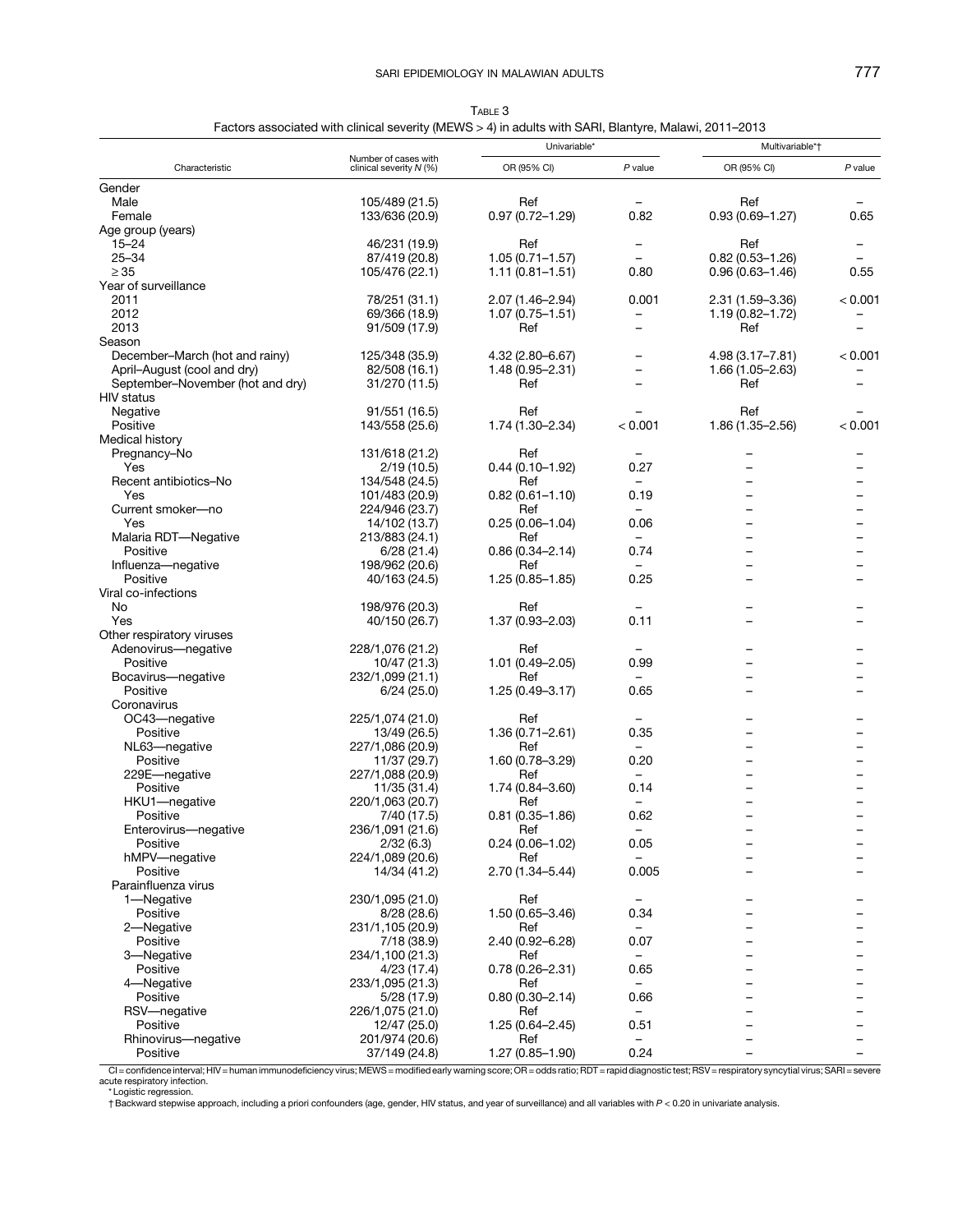<span id="page-6-0"></span>We identified at least one respiratory virus in nearly half of all SARI cases, higher than that described in South African adults,<sup>[10](#page-7-0)</sup> and in developed settings.<sup>[36](#page-7-0),[37](#page-7-0)</sup> Viral coinfections were common, occurring in 14% of adult SARI cases. We also found a nonsignificant trend toward increased severity in adults with viral coinfection (26.7% versus 20.3% with  $MEWS > 4, P = 0.11$ . There is growing recognition that viruses other than influenza, such as rhinovirus, adenovirus, hMPV, and parainfluenza viruses, can cause clinically severe disease. However, whereas the detection of influenza, RSV, and hMPV in adults with SARI likely indicates an etiologic role,  $38,39$  the presence of other respiratory viruses is of uncertain significance, particularly as we did not enroll accompanying controls. Further understanding of the interactions and contribution of these viruses to severe respiratory disease will help to narrow the focus on pertinent targets for vaccine and antiviral development.

Our study has a number of limitations. First, we conducted single-site hospital-based surveillance. Although there are no other large inpatient facilities in Blantyre, we have not sampled from elsewhere in Malawi. Second, limiting recruitment to the first four cases of the day could have resulted in selection bias because individuals who present to hospital at different times of the day may have varying characteristics, such as healthseeking behavior or distance of residence from hospital. Third as discussed earlier, patients with SARI could have sought health care in facilities other than QECH, leading to an underestimation of our influenza-associated SARI rates. Underascertainment of SARI cases and resultant underestimation of incidence were also possible if SARI cases were not systematically recorded onto SPINE. Fourth, although we had nearcomplete ascertainment of HIV status (98.5%), data on CD4<sup>+</sup> cell count and antiretroviral treatment status were not available. Comorbidities were also poorly recorded; thus, we were unable to evaluate chronic lung disease as a potential risk factor for influenza or adjust for underlying comorbidities in the multivariable analysis for clinical severity. Last, data on hospitalization and mortality were not systematically captured. Instead, we used the MEWS score as a surrogate marker for clinical severity. The score has been widely used in developed health-care settings to identify patients at risk of deterioration, and a threshold of greater than four is predictive of in-patient mortality.<sup>[19](#page-7-0)</sup> It has also been validated in other African settings.<sup>[21,22](#page-7-0)</sup>

This study provides a baseline for understanding the complexities of SARI epidemiology in adults in Malawi and other similar settings. In this high HIV prevalence setting, respiratory viruses were commonly identified in adults with SARI and influenza has a prominent etiological role. Human immunodeficiency virus–infected adults are at particular risk of severe disease and have a higher burden of influenzaassociated SARI than HIV-uninfected individuals. Ongoing surveillance for influenza and other respiratory viruses, with specific focus on severe disease in high-risk groups such as HIV-infected individuals and pregnant women, and greater effort to capture outcome data are critical to further characterize disease burden in these high-risk groups to inform public policy decisions. Improved HIV testing and early ART initiation, as well as targeted influenza vaccination could potentially substantially reduce the burden of SARI in Malawi and other sub-Saharan African countries with high HIV prevalence.

Received November 20, 2017. Acceptedfor publication April 26, 2018.

Published online July 23, 2018.

Note: Supplemental figures and tables appear at [www.ajtmh.org.](http://www.ajtmh.org)

Acknowledgments: The authors thank the study staff and patients involved in this surveillance study and the Department of Climate Change and Meteorological Services in Blantyre for providing meteorological data.

Financial support: This work was supported by the Wellcome Trust UK (091947), and the U.S. Centers for Disease Control and Prevention, USA (1U01IP000848).

Disclosure: NBZ reports investigator-initiated research grants from GlaxoSmithKline Biologicals and from Takeda Pharmaceuticals, outside the submitted work.

Authors' addresses: Antonia Ho and Neil French, Malawi-Liverpool-Wellcome Trust Clinical Research Programme, College of Medicine, University of Malawi, Blantyre, Malawi, and Institute of Infection and Global Health, University of Liverpool, Liverpool, United Kingdom, E-mails: [toniho@doctors.org.uk](mailto:toniho@doctors.org.uk) and [french@liverpool.ac.uk](mailto:french@liverpool.ac.uk). Jane Mallewa, Malawi-Liverpool-Wellcome Trust Clinical Research Program, College of Medicine, University of Malawi, Blantyre, Malawi, and Department of Medicine, Queen Elizabeth Central Hospital, Blantyre, Malawi, E-mail: [jmallewa@medcol.mw.](mailto:jmallewa@medcol.mw) Ingrid Peterson, Mavis Menyere, Maaike Alaerts, Gugulethu Mapurisa, and Moses Chilombe, Malawi-Liverpool-Wellcome Trust Clinical Research Programme, College of Medicine, University of Malawi, Blantyre, Malawi, E-mails: [IPeterson@som.umaryland.edu,](mailto:IPeterson@som.umaryland.edu) [mmenyere@mlw.mw](mailto:mmenyere@mlw.mw), [maaike\\_esi@](mailto:maaike_esi@hotmail.com) [hotmail.com,](mailto:maaike_esi@hotmail.com) [gmapurisa.mlw@gmail.com,](mailto:gmapurisa.mlw@gmail.com) and [moseschilombe@](mailto:moseschilombe@gmail.com) [gmail.com.](mailto:moseschilombe@gmail.com) Miguel SanJoaquin, The World Bank, Phnom Penh, Cambodia, E-mail: [msanjoaquinpolo@worldbank.org](mailto:msanjoaquinpolo@worldbank.org). Shikha Garg, Influenza Division, Centers for Disease Control and Prevention, Atlanta, GA, E-mail: [izj7@cdc.gov.](mailto:izj7@cdc.gov) Naor Bar-Zeev, Malawi-Liverpool-Wellcome Trust Clinical Research Programme, College of Medicine, University of Malawi, Blantyre, Malawi, Institute of Infection and Global Health, University of Liverpool, Liverpool, United Kingdom, and Johns Hopkins Bloomberg School of Public Health, Baltimore, MD, E-mail: [nbarzee1@jhu.edu.](mailto:nbarzee1@jhu.edu) Mulinda Nyirenda, Department of Medicine, Queen Elizabeth Central Hospital, Blantyre, Malawi, E-mail: [mulindan@gmail.com](mailto:mulindan@gmail.com). David G. Lalloo, Department of Clinical Sciences and International Public Health, Liverpool School of Tropical Medicine, Liverpool, United Kingdom, E-mail: [david.lalloo@lstmed.ac.](mailto:david.lalloo@lstmed.ac.uk) [uk.](mailto:david.lalloo@lstmed.ac.uk) Camilla Rothe, Division of Infectious Diseases and Tropical Medicine, Ludwig-Maximilians-University of Munich, Munich, Germany, E-mail: [rothe@lrz.uni-muenchen.de.](mailto:rothe@lrz.uni-muenchen.de) Marc-Alain Widdowson, Division of Global Health Protection, Centers for Disease Control and Prevention, Nairobi, Kenya, and Division of Global Health Protection, Centers for Disease Control and Prevention, Atlanta, GA, E-mail: [zux5@cdc.gov.](mailto:zux5@cdc.gov) Meredith McMorrow, Influenza Division, Centers for Disease Control and Prevention, Atlanta, GA, and Influenza Division, Centers for Disease Control and Prevention, South Africa, E-mail: [bwe3@cdc.gov.](mailto:bwe3@cdc.gov) Dean Everett, Malawi-Liverpool-Wellcome Trust Clinical Research Programme, College of Medicine, University of Malawi, Blantyre, Malawi, and MRC Center for Inflammation Research, University of Edinburgh, Edinburgh, United Kingdom, E-mail: [dean.everett@ed.ac.uk](mailto:dean.everett@ed.ac.uk). Robert S. Heyderman, Division of Infection and Immunity, University College London, London, United Kingdom, E-mail: [r.heyderman@ucl.ac.uk.](mailto:r.heyderman@ucl.ac.uk)

This is an open-access article distributed under the terms of the [Creative Commons Attribution License,](http://creativecommons.org/licenses/by/4.0/) which permits unrestricted use, distribution, and reproduction in any medium, provided the original author and source are credited.

#### **REFERENCES**

- 1. GBD 2015 LRI Collaborators, 2017. Estimates of global, regional, and national morbidity, mortality, and aetiologies of lower respiratory tract infections in 195 countries: a systematic analysis for the Global Burden of Disease Study 2015. Lancet Infect Dis 17: 1133–1161.
- 2. Gessner BD, Shindo N, Briand S, 2011. Seasonal influenza epidemiology in sub-Saharan Africa: a systematic review. Lancet Infect Dis 11: 223–235.